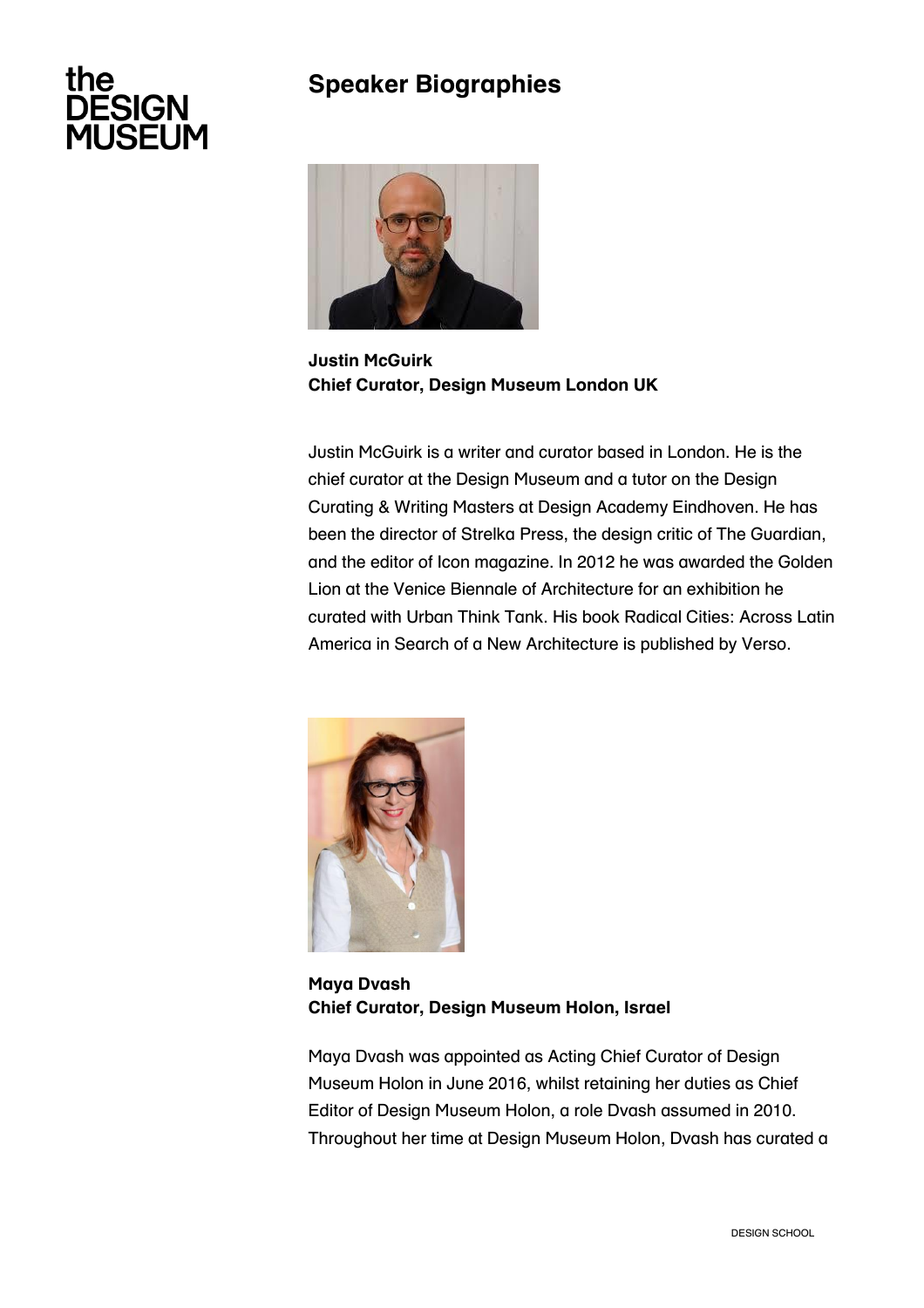vast array of design exhibitions and written on design for numerous platforms. In addition to her functions as editor, curator and writer, Dvash lectures at leading design academies in Israel.Prior to her career at Design Museum Holon, Dvash held various leading editorial positions in some of the top-tier publishing houses in Israel (Kinneret, Zomora-Bitan and Modan). Dvash was then appointed Chief Editor of Binyan v'Diyur (Building & Housing) magazine, a seat she filled for six years. Dvash holds a Bachelor's degree in Literature and a Master's degree in Art and Curatorship from Ben Gurion University.



**Constantin Boym Head of Industrial Design, Pratt Institute NY USA**

Constantin Boym was born in Moscow, Russia in 1955, where he graduated from Moscow Architectural Institute. In 1984-85 he earned a degree of Master in Design from Domus Academy in Milan.

In 1986 he founded Boym Partners Inc in New York City, which he runs together with Laurene Leon Boym. Boym Partners Inc brings a critical, experimental approach to a range of products and environments that infuse humor and wit into the everyday. The studio's designs are included in the permanent collection of the Museum of Modern Art in New York.

In 2014 Constantin Boym received an honorary doctorate from the Corcoran College of Art and Design.

From 1987 to 2000 Boym was a teacher and program coordinator at Parsons School of Design. In 2010-12 Boym served as Director of Graduate Design Studies at Virginia Commonwealth University in Qatar.

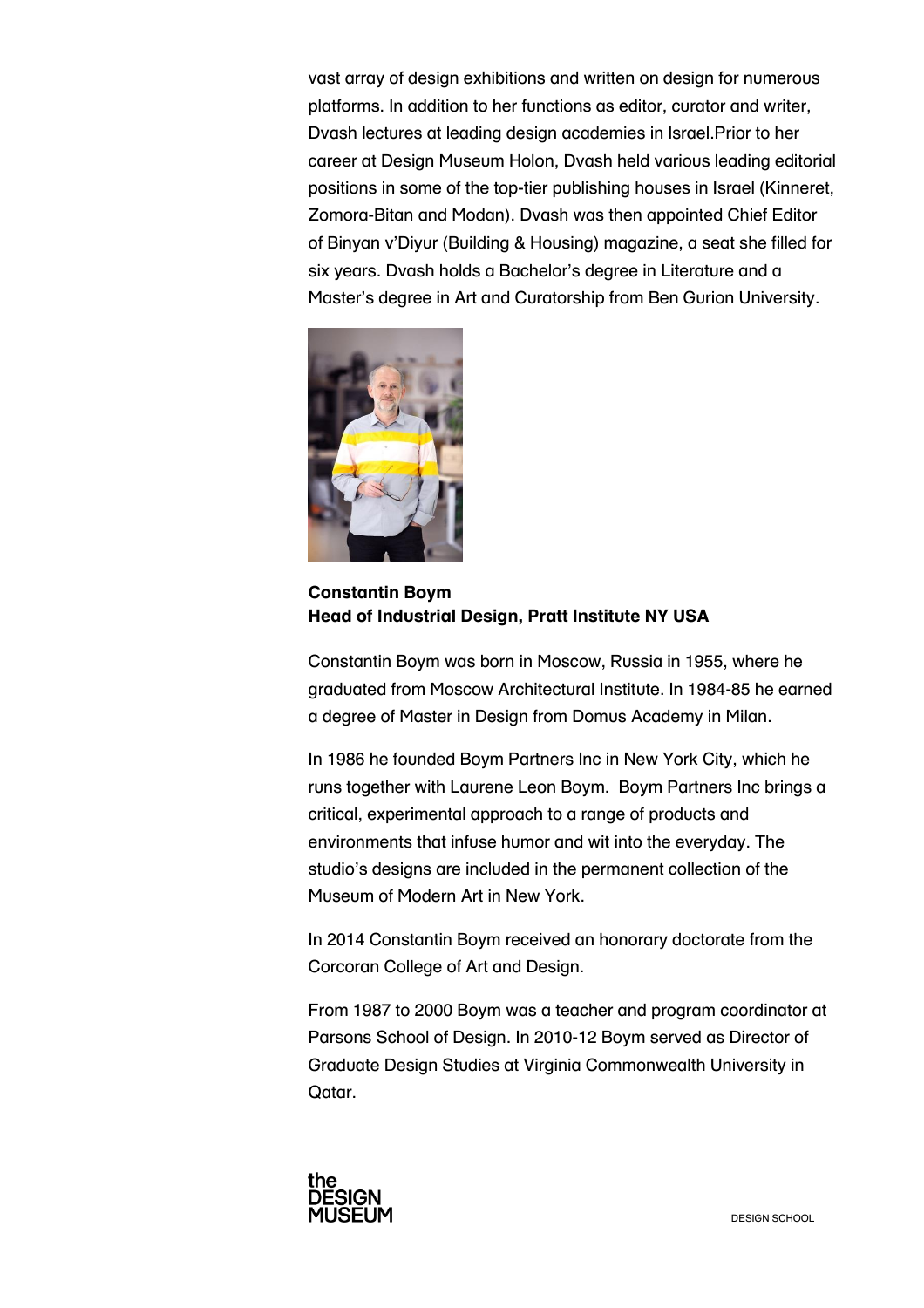

**Marco Petroni Professor of Contemporary Art History at Abadir (Catania), Italy Design theorist and critic.**

Marco Petroni is a design theorist and critic; Adjunct Professor at Politecnico( Milan) and Università della Campania (Naples); Curator at large at Plart Foundation (Naples); he collaborates with several art, architecture and design magazines such as Domus, FlashArt, Artribune.

Petroni studied contemporary art and architecture. He develops innovative curatorial projects and events related to the design world themes with a transdisciplinary approach.

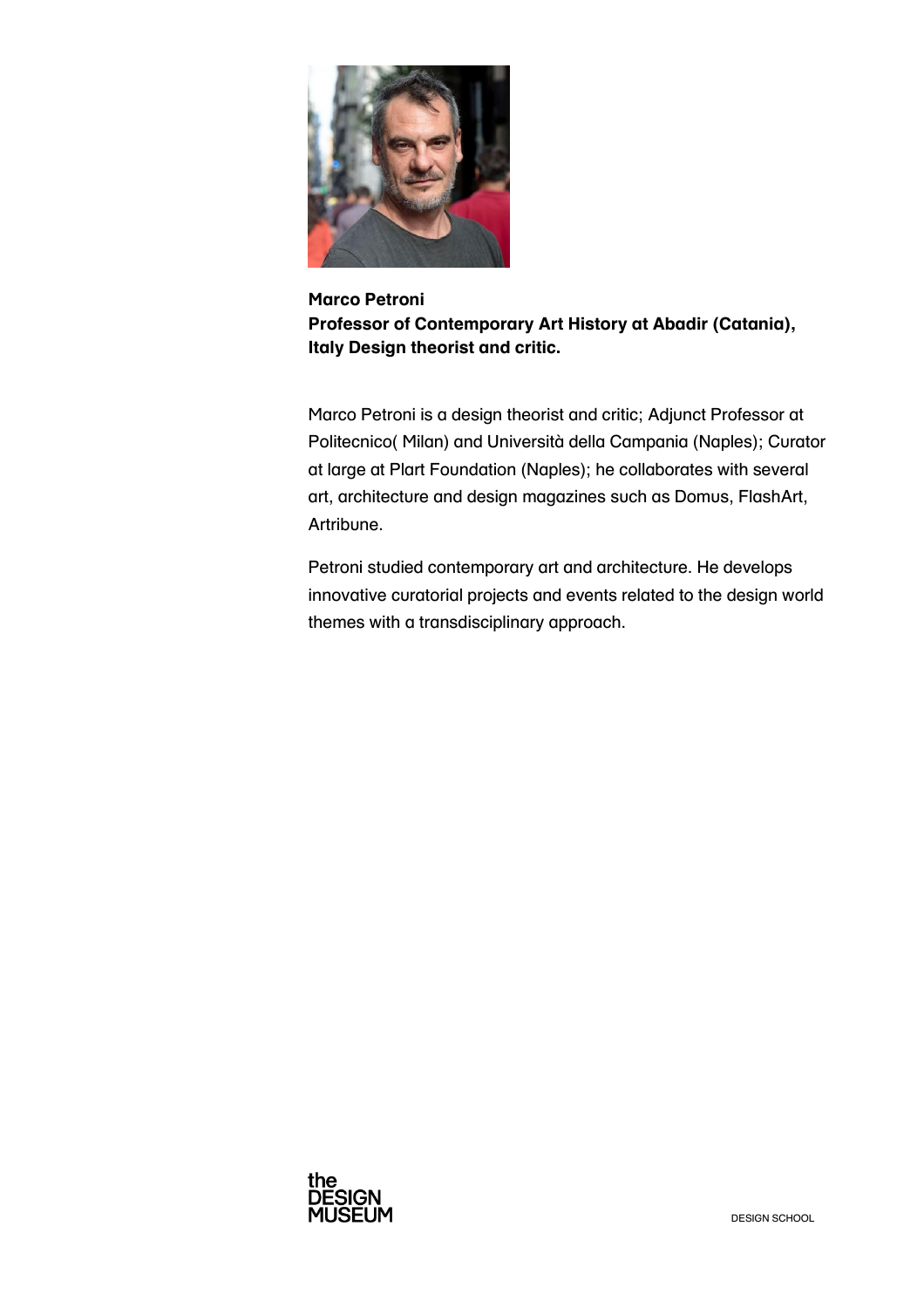

**Alexandra Midal Professor MA Spaces & Communication, Design Program HEAD, Geneva**

Independant curator and author of films of visual theory, Alexandra Midal is Professor in design theory at HEAD - Geneva and at EPFL (Lausanne). Midal has curated numerous shows in museums: Popcorn: design & cinema ; Tomorrow-Now ; Politique-Fiction ; Eames & Hollywood ; Marguerite Humeau; Superstudio, etc. She is the director of the Invisible Film Festival, first festival of experimental films by designers. Her next book Design by Accident by Sternberg Press will be released next February.

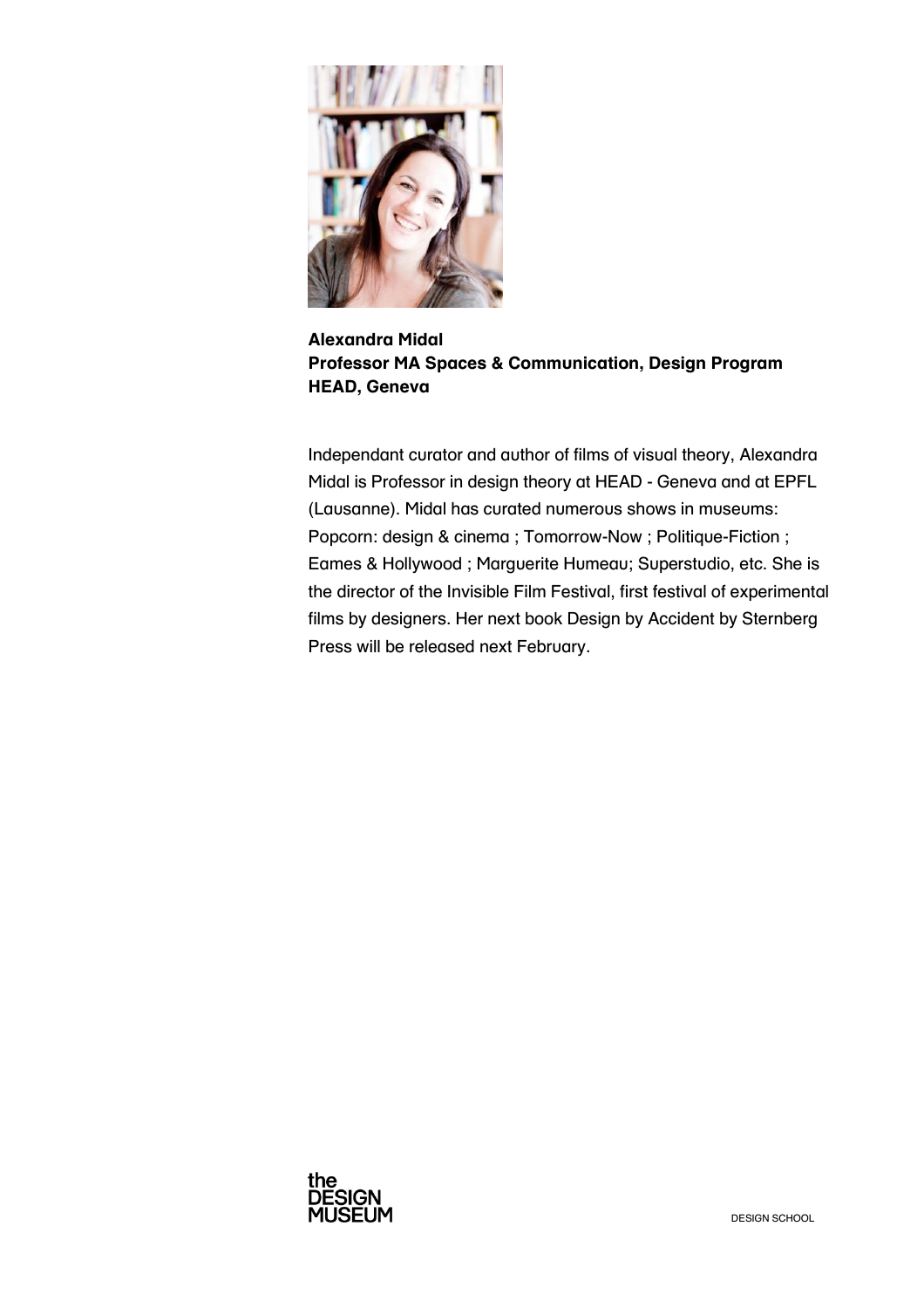

**Clive Dilnot Professor of Design Studies at the Parsons School of Design and The New School in New York**

Clive Dilnot was educated as a fine artist, and later in social philosophy, he has taught world-wide including at Harvard University, the School of the Art Institute in Chicago and in Hong Kong, as well as in Australia and the UK. Publications include Ethics? Design? (Archeworks, 2005) the essay for Chris Killip's Pirelli Work (Steidl, 2006) & the co-authored Design and The Question of History (2015). He is the editor of A John Heskett Reader: Design History Economics (2016) and of Heskett's seminar on design and economic thought, Design and the Creation of Value (2017). He is currently working on a four-volume series Thinking Design: History; Ethics; Knowledge; Configuration (2019-20). He is founding editor of Designing for Dark Times/The Urgency of the Possible, a new series of short books and polemical essays, and of Radical Design Thinkers, re-publishing significant texts in design thinking since 1960.